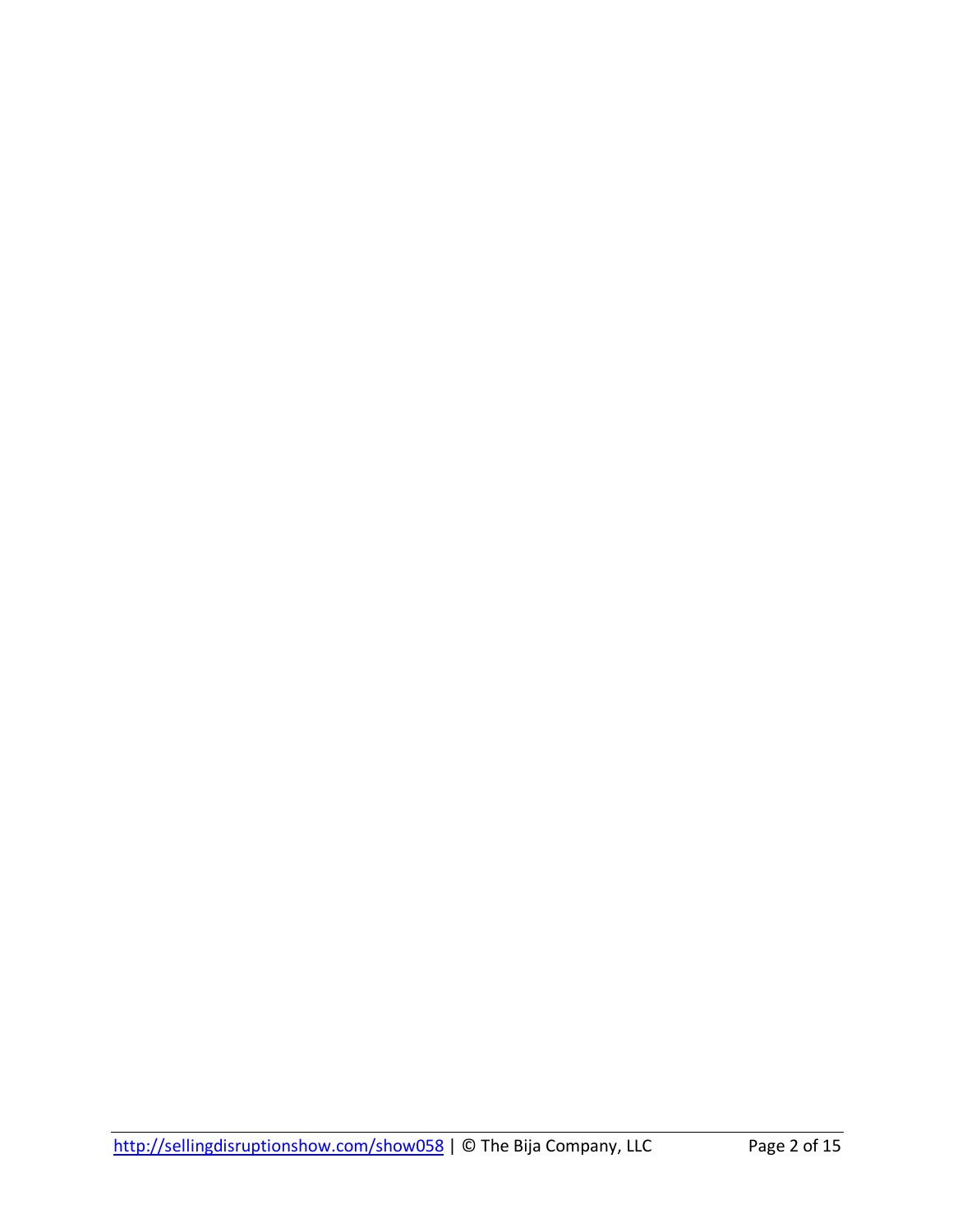Mark S A Smith: My guest today is Scott Brinker, and Scott has had a major impact on my life over the past year or so, when I ran across his Martec's Law, which we'll explain in just a minute, changing radically how I start presentations and conversations. And it really frames up why you have to embrace disruption if you're going to survive in today's world.

> He is the Vice President of Platform Ecosystems at HubSpot, a company I'm sure you've heard of. He is the Editor in Chief, Martec.com, talking about marketing technology, we'll dig into that, and he's a program chair of Martec, a conference that helps people do better at marketing technology. Welcome, Scott.

- Scott Brinker: Wow. Thank you, Mark. Delighted to be here.
- Mark S A Smith: Let's talk about Martec's Law, since that's the key reason why we connected initially. Martec's Law is that technology changes exponentially, really fast. Yet, organizations change logarithmically, very slowly. And this gap widens over time, eventually requiring a reset of the organization. So, because of this management must strategically choose, which technological changes to embrace, given the highly constrained bandwidth for absorbing organizational changes. That is a massive insight. How'd you come up with that? Where'd that come from?
- Scott Brinker: Wow. Well, being a technologist at heart, by background, working in the marketing world, of course, we know technology changes exponentially, right? The example that's easiest to look at is Moore's Law. Computing doubling every two years or so. And we see it, not just in computing power, but storage and all sorts of dynamics of adoption of how mobile adopted, Facebook Messenger, and the list goes on.

So, we definitely see technology does these exponential curves. But, as I was increasingly working with more and more chief marketing officers, and executives at companies that were trying to understand, okay, how do we adapt to take advantage of this new technology?

It was fascinating to me, they kept realizing that the challenges they were running into weren't technical. They were organizational. They were like how do we change behavior, and thinking, and culture, and structure? And we know, this stuff is hard to change, it's slow.

Just sort of doodling one day, and putting that exponential technology curve juxtaposed, again, sorry. How do we humans actually change to percent per year, year over year? Yeah, at best. And then you see that gap between the two of them and you're like, "Aha, okay, this is why everyone is struggling with this today.

## Mark S A Smith: Right on. And what I added to this conversation based on my own experience is that organizational change caps out at the cognitive capacity of the top officer. So if you have somebody who is really bright, and can adapt to change rapidly,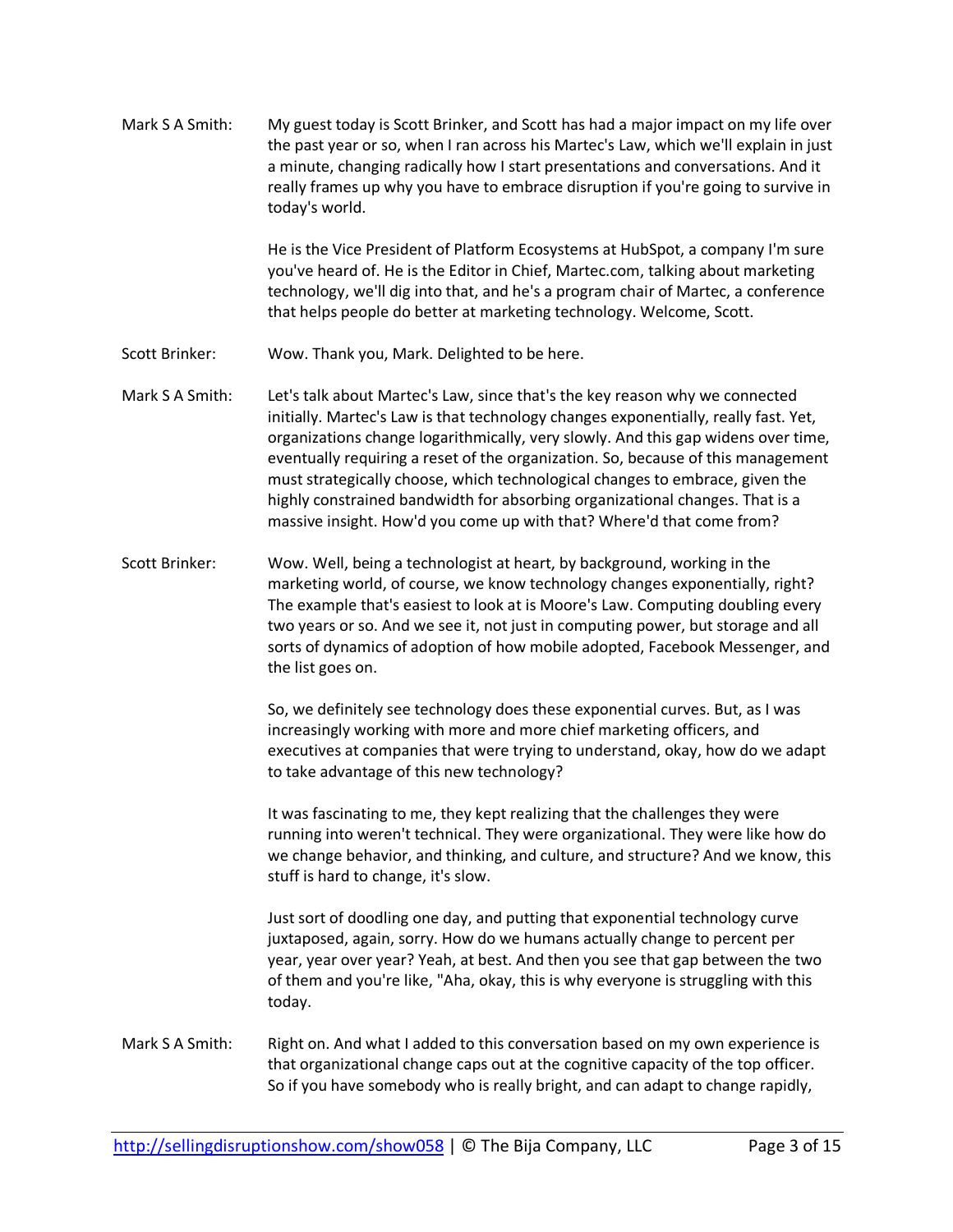everybody will follow that leadership fast. And if you have somebody who's a dinosaur, they die.

- Scott Brinker: Yeah. So when I look at this graph, the exponential for technology, just leave that alone. The question becomes, for the rate of change for a company, no company's gonna be exponential but there's still a lot of variants. Some companies change very slowly but others ... I think you're absolutely right. Depending on the leadership, depending on the culture, depending on things like agile management practices and stuff like this, they can actually accelerate their rate of change and while that doesn't let them change with everything in the technology world at that pace, it gives them an edge over their competition and that's really what matters.
- Mark S A Smith: As Mark Benihof of Sales Force points out, we no longer compete with each other, we compete with speed. And that's what it is. How fast can we adopt change? How fast can we bring new change into an organization? Now, this impacts every business and I have two incontrovertible sources to prove this.

Number one is the fact that the Fortune 500 turns over by 50 percent every decade. Half the companies in the Fortune 500 weren't there ten years ago. And half won't be on the list ten years from now. That's the first one. Big companies are not immune from this.

The second one is, of the original DOW Jones industrial average list, there is only one company left on that list. GE. And they're about to be de-listed.

- Scott Brinker: I can't. Sad but true.
- Mark S A Smith: Absolutely. It's absolutely true. Listener, if you're listening to this and denying the fact that you can't keep up, I've got one question for you. What percentage of the people in your company still run Windows 7? I rest my case.

Scott, how can people accelerate? What can managers do? What can owners do? What can executives do to keep Martec's law from disrupting their organization?

Scott Brinker: Yeah. That's really what it comes down to and as far as I can tell, there's no silver bullet. But there are basically, three strategies I've seen companies take.

> One is this opportunity to look for some sort of inflection point that allows them to do a reset. So this might be a merger and acquisition thing. It might be a change of senior leadership. It might be some sort of other major disruption that's happened in the industry and forced you to do a rest. But look for these opportunities because they're one of the few opportunities you have to really be able to have a burning platform and really be able to say, "We've gotta take a quantum leap forward in how we're thinking about a whole set of these dynamics."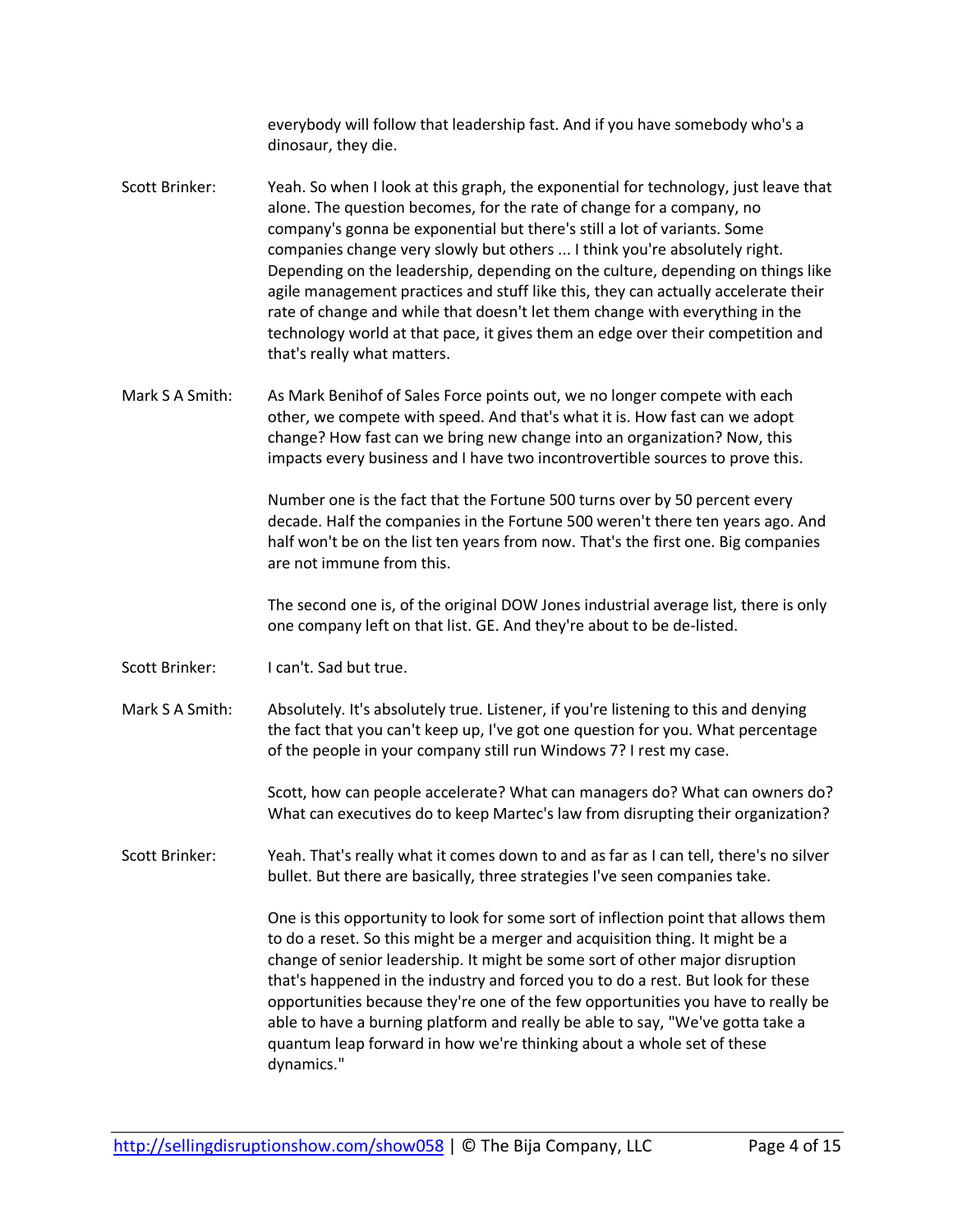- Mark S A Smith: So take that opportunity. Don't squander that opportunity to take radical change in the organization. Good. I like it.
- Scott Brinker: Alright, so that's number one.

Number two is to generally increase you're operating management metabolism. To me this all comes down to agile and lean methodologies that have become very popular, certainly across the software world but also increasingly ain marketing and frankly many other departments because agile and lean methodologies are really all about making teams more adaptive to change, the ability to sense change faster and the ability to act and react on those changes faster. So that's the second strategy we see.

Mark S A Smith: No that is ... It's purely cultural. It has to be a culture that's driven from the top through the entire organization.

Scott Brinker: Absolutely. But it's one of these things where in today's world, if you're not making that sort of cultural shift, to becoming truly agile, you've got a serious risk that you're incurring because your competitors almost certainly are.

- Mark S A Smith: Right on.
- Scott Brinker: And then the third strategy, in some ways is both the simplest but also the hardest and it is, you can't embrace all of the change that's happening in the world of technology all at once. There's only a finite amount of bandwidth you have inside of your organization, inside people's heads to be able to adopt a set of changes and so you have to be just super intentional and strategic about deciding which changes are most relevant and important to our business, to our customers, and let's focus on those. Make them clear priorities and not get distracted by the five billion other changes that are all happening in parallel. Let's be really smart about picking what our priorities of change are.
- Mark S A Smith: That reflects a conversation I had with Jerry Purcell of Prince and ICG, internal Consulting Group. And he says, "The issue of market is not about innovation, it's about executing on what we already know." And that's absolutely in alignment with your third concept here. We can't embrace it all, let's just be intentional and strategic about what we're going to do and get it done.
- Scott Brinker: It's easy to say. It's really hard to do because when there are so many changes and every day, you go to your website, you're getting new news stories of, "Oh, hey, wow. There's this cool thing happening in virtual reality or there's a whole new social network or artificial intelligence is now doing this other thing." There is no lack of potential distractions to really be able to have clarity about which ones you're prioritizing and stay the course on them long enough to make them effective. That takes a certain stamina.
- Mark S A Smith: That's leadership. You just defined leadership, right there. That's what it takes.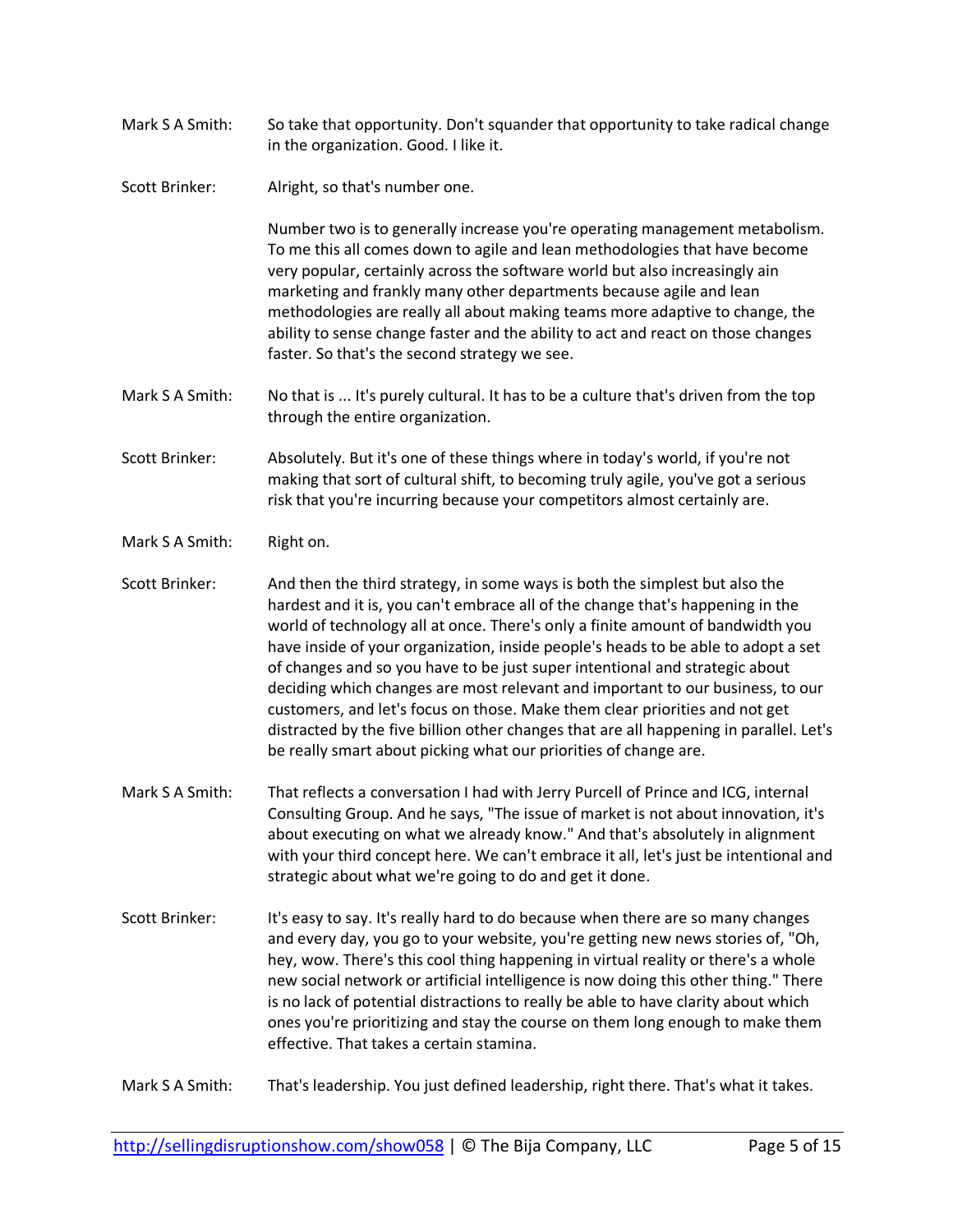I think it also depends on the cognitive capacity of your team overall. And what I have found is the higher the cognitive capacity, the easier people can take on change 'cause they can handle the complexity of the change. Lower the cognitive capacity, the less change that they can handle. And unfortunately, as we age, we tend to not be able to handle complexity quite as well. The number of choices we can make tend to decline. And so one has to wonder, as leadership of organizations change, what appears to be prudence, is actually just fatigue.

- Scott Brinker: Hm.
- Mark S A Smith: They just can't make the changes like they used to and so this begs the idea that the top management needs to change on a routine basis just to keep up with change.
- Scott Brinker: Yeah. I think this is one of the things that when we look at making organizations more agile, part of what we're trying to accomplish there is making them a little less hierarchical. The change doesn't have to always come from the top down. I think top down, you have to set the culture, you have to sit down and create this framework that enables change but one of the most powerful things about these agile methodologies is saying, "There's actually lower organization, the people who are really on the front lines of this stuff, that are in the best position to sense what is changing and actually take action. To experiment and iterate and see, 'Okay, how do we adapt to this new sort of thing.'" I think if you give people the permission to do that, then you create that kind of environment inside your organization. You don't have to have the person on top being at the absolute leading edge of what the change is. They're the champion to making sure that the organization overall is committed to the leading edge where it's change needs to be.
- Mark S A Smith: So the leader has to create the container that will permit change to occur and then the organization has to be able to embrace change at multiple levels. Being strategic about what you choose and specific about the outcome. And that seems really countered to the way most companies are organized today.
- Scott Brinker: We were organized for a world that wasn't changing at an exponential rate.
- Mark S A Smith: That is so true.
- Scott Brinker: This is why Martec's Law is difficult. If you're listening to this and you're thinking, "Wow, we're having a really tough time with this." I don't know of any company I've met that isn't having a tough time with it. It is just an incredibly challenging balance between those forces of good pace of technological change and keeping up with organizational change.
- Mark S A Smith: The new generation, the millennials and Gen Z, are very adept to change. They seem that way to me. I've raised five millennial children, I consider myself to be a success because none of them live at home.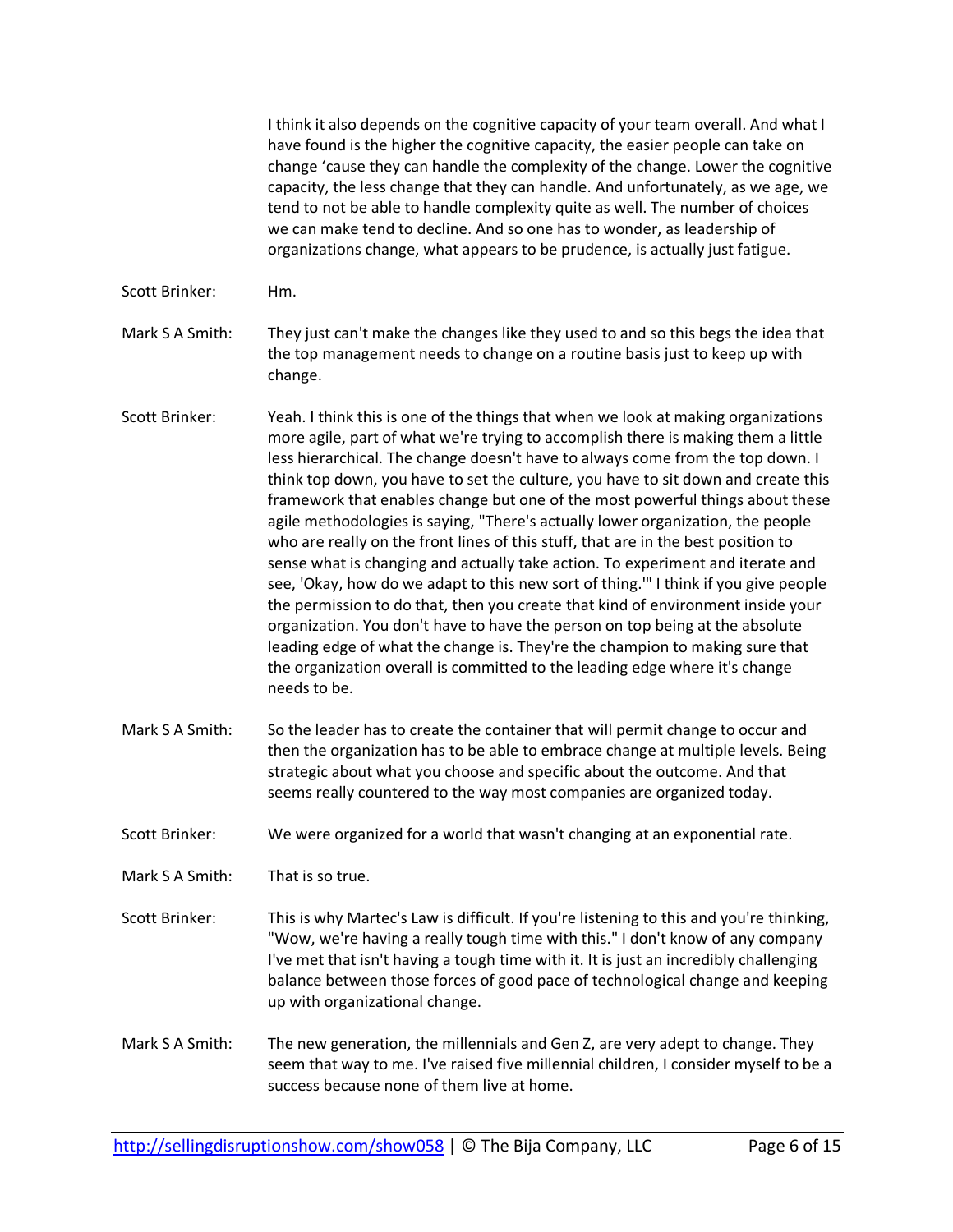## Scott Brinker: Congratulations.

- Mark S A Smith: Thank you. And they really are good at embracing change. And Gen Z, even more so, because listener, do you have a young child in your life? Say five or less. Do they play Minecraft? Well if that's the case then they understand how to generate online worlds and conduct commerce before they can spell their name. The world's a very different place and so the good news is that, the forthcoming generations probably can keep up with Martec's Law a little bit better than say the Boomers or Gen X.
- Scott Brinker: The challenge though is, it's not like the technological change has sorta capped out and hit its ceiling. It's continuing to accelerate, so I think it was very interesting what you just said there. The idea of millennial generation being perhaps able to adapt to change faster than the Boomers. But then looking at the rising Gen Z is possibly able to adapt to change much faster than the millennials and so it continues. And I'm sure there are millennials who are listening to this right now like, "Oh my God, it's all changing too fast for me. How the hell do you keep up with this?"
- Mark S A Smith: And if that's the case, welcome to our world.

It's just such an important component, that for us to admit to ourselves that we have blind spots when it comes to technological advance and adoption. And we need to recruit help. And we also have to create a culture that permits us to do that. I believe that I am currently a millennial in a Boomer body. I'd look for every possible way that I can incorporate technology and change and I seek out help for that. I really do need that help.

- Scott Brinker: Well I think that mentality of just a curiosity and an interest in learning, that is possibly the most powerful characteristic that really anyone in the workforce can have today. Cause the moment you shut down that curiosity or the interest or the willingness to even try and learn something, just things fly by. You blink and the world as you know it has changed. Anything we can do to encourage that greater sense of curiosity and wonder, regardless of someone's generation, I'm optimistic that we can move a lot of people there.
- Mark S A Smith: I'm optimistic about the future as well. There's no doubt about that. For me, we have to keep feeding the crystal ball. That's why I go to CES in January, here in Vegas. I've gotta go out there and know what's coming down the road. And I've gotta read articles and blogs and things I don't normally sample. What tools do you use to feed your crystal ball, Scott?
- Scott Brinker: I am a veracious reader and luckily the world of content is another one of those things that's grown exponentially. So there's far more content on any given day than I will ever get to read. But even just cherry picking, it's fascinating. You dive into so many of these topics that are right on that edge of reality and hype. Fun stuff happening with block chain, fun stuff happening with virtual reality, augmented reality. What is the state with artificial intelligence. There's a lot of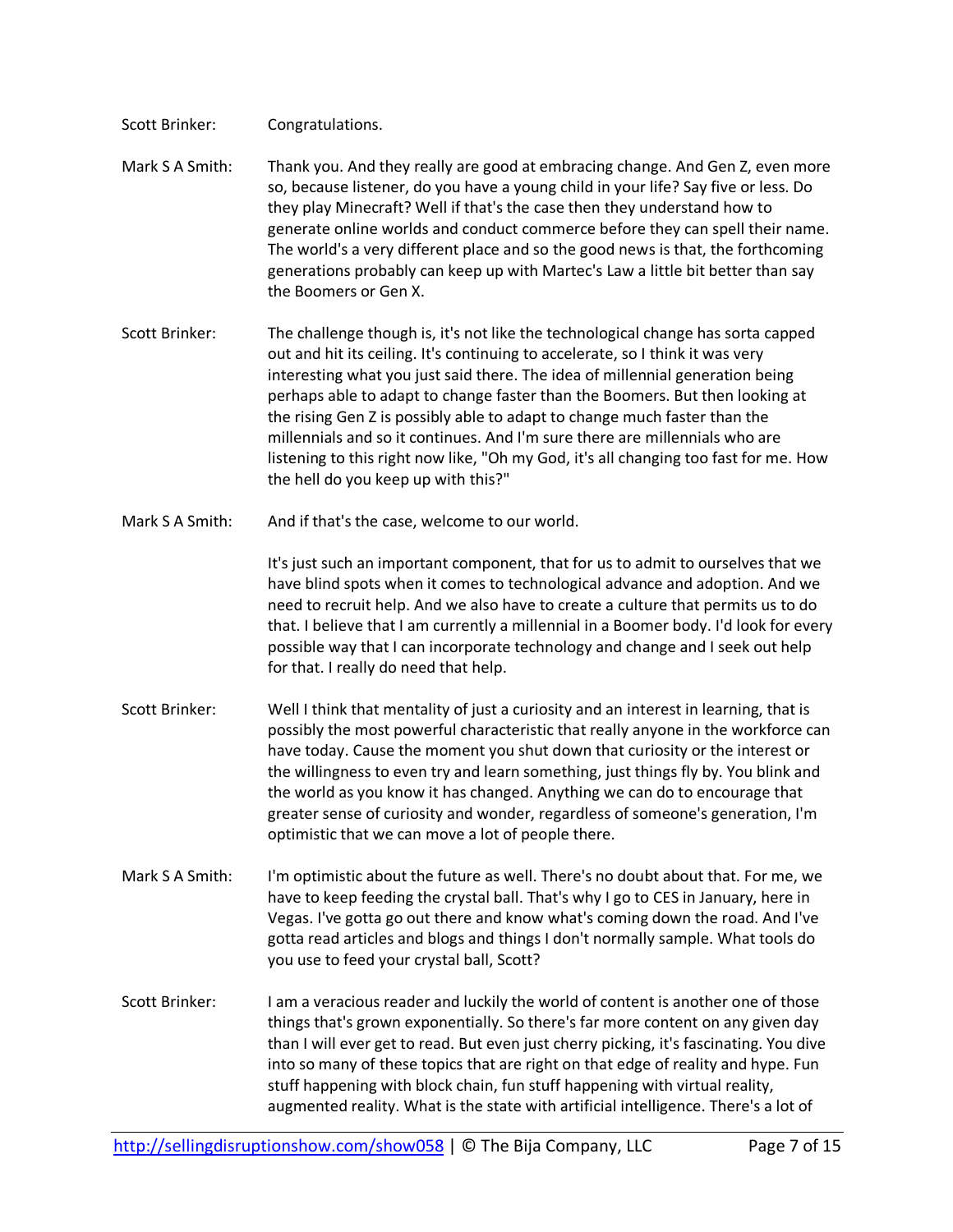hype in these things still and so you definitely have to approach it with that right mix of curiosity that you're willing to engage this and learn it and try and understand it. But also a healthy dose of skepticism for where the reality of that particular technology is today.

Mark S A Smith: Well I think the five that you mentioned are hard trends, inevitable, will be well entrenched in our life in the next decade or two. The question becomes which flavor, which version are we going to adopt. And I think a big piece of this is just understanding that all five of those are gonna disrupt companies. How can you keep up to date with what's going on? How can you separate the hype from what's real today? How can we create a timeline, a road map, a destination plan for us to get there?

> For example, in my business, I don't see AI as being a part of my business for another four or five years. I can certainly see it being a part of my business beyond that but we're just not there as far as the engines and the incorporation and the ability to roll this out in a way that makes economic sense to me. Now, on other business, AI has to be everywhere. So do you have some tips on how people can figure out how to separate the hype from the reality? How to take these hard trends and turn them into a plan to stay ahead of the game. Is there something else that you have in mind beyond the three strategies that you gave to us?

- Scott Brinker: Certainly in the world that I come from marketing technology and speaking to a lot of marketing technology vendors, there's always two discussions. There's the canned demo discussion. And you gotta beware of the canned demo discussion. Not because people necessary intentionally try to overstate the case but when someone gets to script their own narrative, inevitably those of us in the marketing world, I'm as guilty of this as any of anyone. It's just all to easy to have the script make all the right choices at all the right points to put on the best possibly like of what something could be. Which is great. That's fine as an opening discussion.
- Mark S A Smith: In the world of marketing, it is our job to be persuasive. And that said, we are. And ...
- Scott Brinker: And as a prospective buyer, it's your job to be a little bit skeptical to be able to say, "Okay, that's great, that's cool. Walk me through this example." And this is why I always recommend to buyers of marketing technology when they're evaluating a vendor, is have some very concrete examples of a problem you're trying to solve in your business that you can actually present enough of that information to the vendor and have them show you specifically, "Okay, here's how we would go about addressing that with our technology." Get out of the canned demo and get into, let's bring this down to the ground of, if we were gonna implement this in our business, what would it look like even for one or two really concrete opportunities.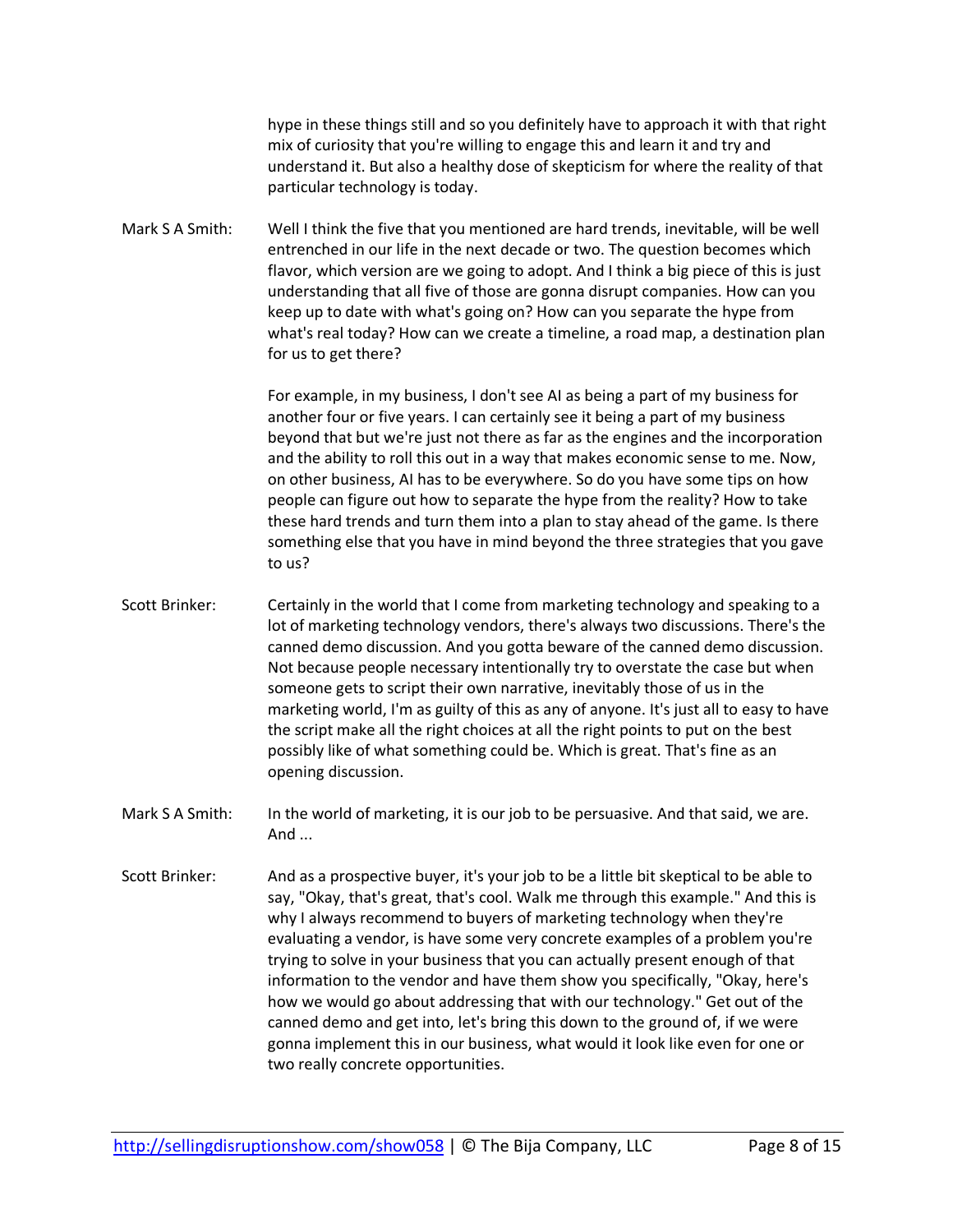| Mark S A Smith: | It is for that reason that I never would give a demo back in the days when I was<br>selling software or hardware, is because people would put me in that box and so<br>I'd start it off by saying, "What problem are you trying to solve? Why are you<br>having a conversation with me? Why can't you do your job on your own right<br>now, without me?"                                                                                                                                                                                                                                                                                                                                                                                                                                                                                   |
|-----------------|--------------------------------------------------------------------------------------------------------------------------------------------------------------------------------------------------------------------------------------------------------------------------------------------------------------------------------------------------------------------------------------------------------------------------------------------------------------------------------------------------------------------------------------------------------------------------------------------------------------------------------------------------------------------------------------------------------------------------------------------------------------------------------------------------------------------------------------------|
|                 | People would be shocked. What? Aren't you gonna give me a pitch? No. I mean, I<br>could show you my favorite feature, but I don't know if you'd like my favorite<br>features.                                                                                                                                                                                                                                                                                                                                                                                                                                                                                                                                                                                                                                                              |
| Scott Brinker:  | You're absolutely right. And I'm just nodding my head because one of the things I<br>do in Martec is, over the years, curated every year, an infographic of all the<br>marketing technology vendors I can find. And it started with 150 vendors I found<br>in 2011 and last year in 2017, the infographic landscape had over 5,000.                                                                                                                                                                                                                                                                                                                                                                                                                                                                                                        |
| Mark S A Smith: | Yeah, you need a billboard to be even to read it.                                                                                                                                                                                                                                                                                                                                                                                                                                                                                                                                                                                                                                                                                                                                                                                          |
| Scott Brinker:  | Oh my god, I know. It's crazy. But believe it or not, I actually go to the website of<br>every single company on that graph. Because I'm trying to understand, what are<br>you selling? How do I map this into a category? And one of the things that has<br>shocked me year after year, I mean these are people selling marketing<br>technology. Marketers in marketing technology. And I hate to say it but half of<br>them have no idea how to tell their story. How to give that narrative and explain,<br>not with the buzz words, but concrete, what problems am I solving? How do I<br>solve them?                                                                                                                                                                                                                                  |
|                 | Which is why, whenever I find a vendor that does that and does it well, I'm like,<br>"Aw yeah, these people rock." I should start a fund just to invest in people based<br>on if I can understand your website in 60 seconds or less, I'll invest in you.                                                                                                                                                                                                                                                                                                                                                                                                                                                                                                                                                                                  |
| Mark S A Smith: | That's great. Just guess, what percentage of the sites that you've reviewed<br>actually have a clear marketing message? It's less than half and I would say<br>maybe 30 to 40 percent, you can say, "Okay, I get your marketing message." But<br>then it's a much, much smaller percentage, maybe like 15 percent where it's not<br>just a clarity, it is a compelling proposition. It's like, "This isn't just what I'm<br>selling. This isn't just the problem I'm solving. But here's an insight I'm gonna give<br>you about how we approach this that is really exciting." And you're like, "Oh my<br>goodness, I hadn't thought about it that way. That's a brilliant way to look at<br>this." Even if I don't buy your product, actually looking at the world through the<br>lens you've just given me is valuable to me. Thank you. |
|                 | I love vendors who are able to master that craft.                                                                                                                                                                                                                                                                                                                                                                                                                                                                                                                                                                                                                                                                                                                                                                                          |
| Scott Brinker:  | What would you say is the essence of that compelling message, that 15 percent?<br>Other than, they just got you excited. I mean, that's one. Hey, new view of the<br>world, that's really cool. I like that. The world makes more sense to me because<br>of me reading your compelling value prop. That's a great one. I like it. What<br>others have you seen that trigger that response in you?                                                                                                                                                                                                                                                                                                                                                                                                                                          |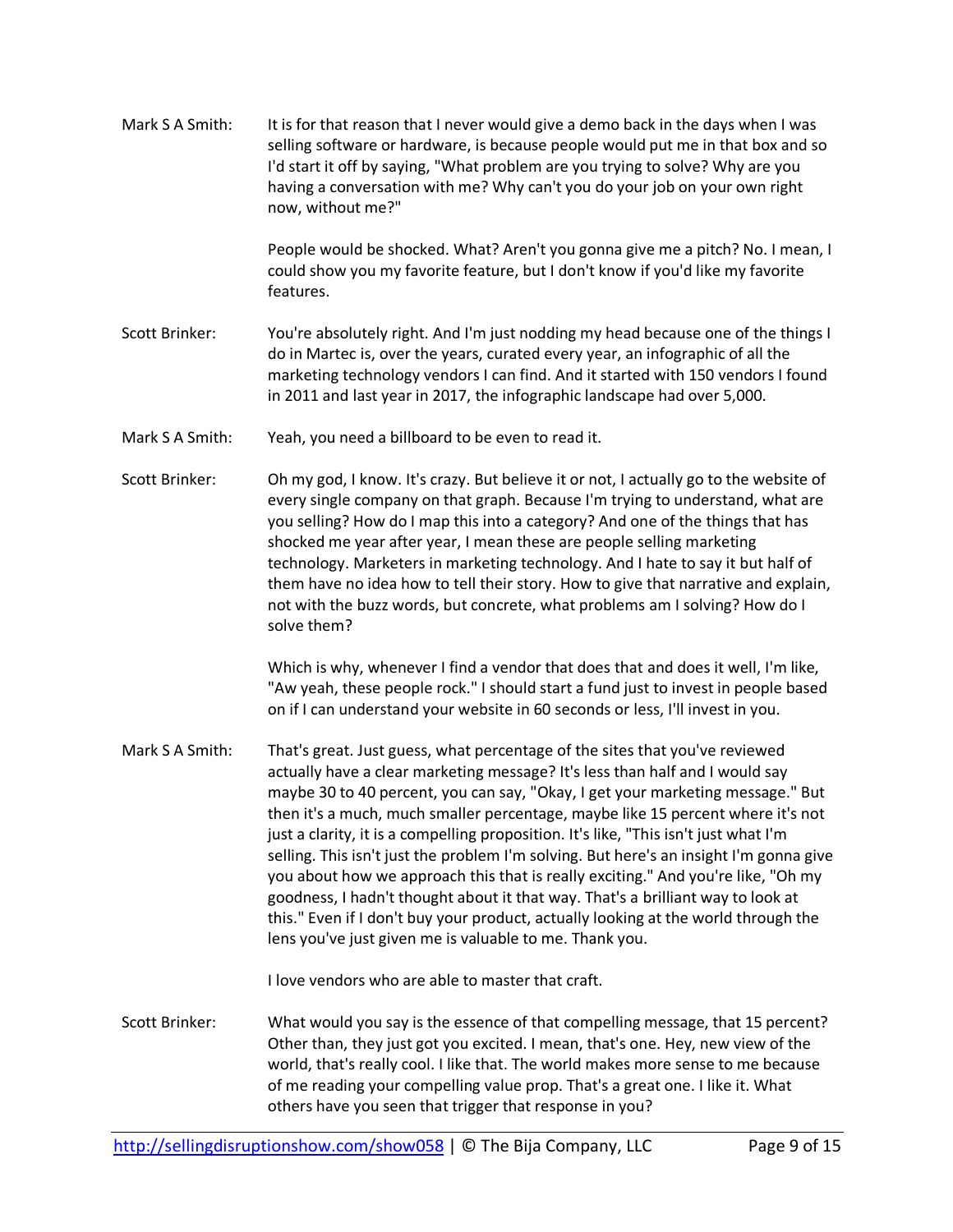|                 | really concrete. If it's all at the 50,000 foot level, just not enough there or there<br>to wrap your head around it. If you just dive into the concrete and you haven't<br>created some sort of over arching storyline, that puts those concrete details into<br>the context of something meaningful, something exciting, then it just quickly<br>evolves down into the age old, featureless.                                                                                                                                                                                                                                                                                                                                                                         |
|-----------------|------------------------------------------------------------------------------------------------------------------------------------------------------------------------------------------------------------------------------------------------------------------------------------------------------------------------------------------------------------------------------------------------------------------------------------------------------------------------------------------------------------------------------------------------------------------------------------------------------------------------------------------------------------------------------------------------------------------------------------------------------------------------|
| Scott Brinker:  | Yeah, in which case, customers have to figure out what features map to what<br>they need to accomplish and a customer confused, cannot choose.                                                                                                                                                                                                                                                                                                                                                                                                                                                                                                                                                                                                                         |
| Mark S A Smith: | Yeah.                                                                                                                                                                                                                                                                                                                                                                                                                                                                                                                                                                                                                                                                                                                                                                  |
| Scott Brinker:  | The old fab selling features advantages and benefits. Selling works really well for<br>simple, low consideration products and services. But do not use them in high<br>consideration situations. Most of what we're selling today is high consideration.                                                                                                                                                                                                                                                                                                                                                                                                                                                                                                               |
| Mark S A Smith: | Well and you have to put yourself in the shoes of the buyer that is faced with<br>Martec's Law. They're faced an environment where they're being assaulted with<br>new changes and new technology on every front. And at the same time, they<br>know their organizational ability to adopt change is incredibly constrained. And<br>so if you're able to both simultaneously break through the noise of all the other<br>exponential change that these folks are wrestling with, but connect that story to<br>how are they actually gonna bring this to life in their organization and to have<br>some sort of empathy for that organizational change challenge. That's one of the<br>things that makes those 15 percent who do a really special job of this, so good. |
| Scott Brinker:  | So you just introduced me to another angle of Martec's Law, which is not just<br>observing how the world works, but also applying it to the people that we're<br>messaging to and helping them figure out how to bridge that gap between the<br>technology I'm offering and the organization they have right now. So perhaps,<br>part of our job as a marketeer and product innovator is to make sure that the<br>gap between our offering and what they can accept isn't so big they can't make<br>the leap.                                                                                                                                                                                                                                                          |
| Mark S A Smith: | Yep. Or that there's some sort of way to be able to either say, "Here's how you<br>get this change under the curve of what you're able to absorb." Or possibly,<br>"Here's an inflection point that you may be coming up to that would be the ideal<br>opportunity." That's one of those inflection points, where for you to make a<br>qualitative change which our solution could deliver a really big impact to you.<br>You look for this way of matching your beautiful prop to the organizational<br>change opportunities that they have.                                                                                                                                                                                                                          |
| Scott Brinker:  | That's a really important point. Listener, I want you to nail that one down. In<br>marketing, you have to figure out the inflection point in your customer where it<br>makes sense for them to make the change that you're offering in your<br>organization. That is a killer concept. That's a multi-million dollar idea that you                                                                                                                                                                                                                                                                                                                                                                                                                                     |

Mark S A Smith: It's an interesting combination of changing your world view but also making it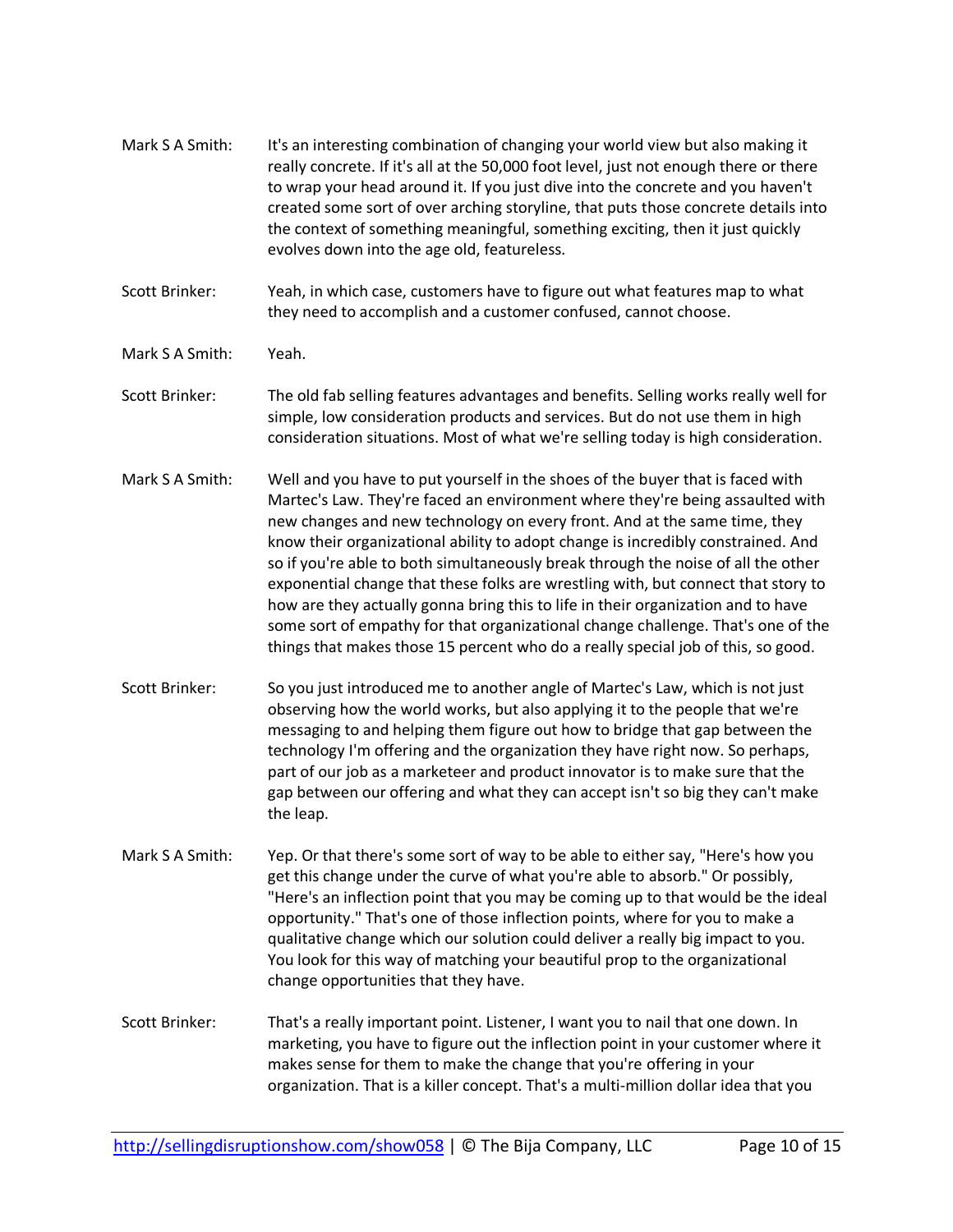can take and run with, because it means you don't message about the product, you message about the transformation. That's really good. Really good.

Yeah, a little stunned silence here.

Mark S A Smith: Yeah, okay. We're taking that one in. I'll take it. Of course, that's what we're looking for, here in the Selling Disruption Show, is those really brilliant insights that can disrupt. Boom.

- Scott Brinker: Wow, Alright. I Like It.
- Mark S A Smith: Let's change gears a little bit and in the last ten minutes or so that we have together, let's talk about the five disruptions of marketing that you just recently updated on chief Martec.com and of course, that'll be on the show page, that people can get to. Some of the things that you see going on right now and I know this is a five part series.
- Scott Brinker: So I have five points to make...

Mark S A Smith: And each one have five points within the five points which is 25 points. Alright.

- Scott Brinker: Alright. So the five changes. The first is this idea that when we talk about digital transformation, my view of it, is it means we're no longer looking at these isolated departments, like, "Oh, there's marketing doing digital stuff and there's sales doing digital stuff and customer service doing digital stuff." But really the essence of digital transformation is starting to look how the organization as a whole is now connected through some sort of digital capabilities. Partly so you can give greater continuity in the experience you're delivering to your customers. And partly so that the way you start to operate internally has less to do with those organizational boundaries and more with actual opportunity and process flow, customer service flow, things of that kind.
- Mark S A Smith: It's a uniform experience no matter where they start working with you. Whether it's a product, marketing, sales, customer support, it has to be a unified experience and it has to be digital.
- Scott Brinker: Number two is this recognition that software has changed forever. This idea that we used to have the software application or one or two big pieces of software applications at our company. That's no longer the case. Thanks to everything moving up into the cloud and this is explosion of innovation of all these small software as service providers is almost every company is using a whole collection. They have this whole stack of marketing and sales tools that they're using. The real transformative disruption here is to recognize that's actually not a bad thing. There's a lot of advantages you can get to having this stack but to take advantage of it, you have to really be able to own it. You have to be able to say, "Okay, this isn't just a random collection of tools." But we are thinking now actually, much more carefully about, how do we actually orchestrate the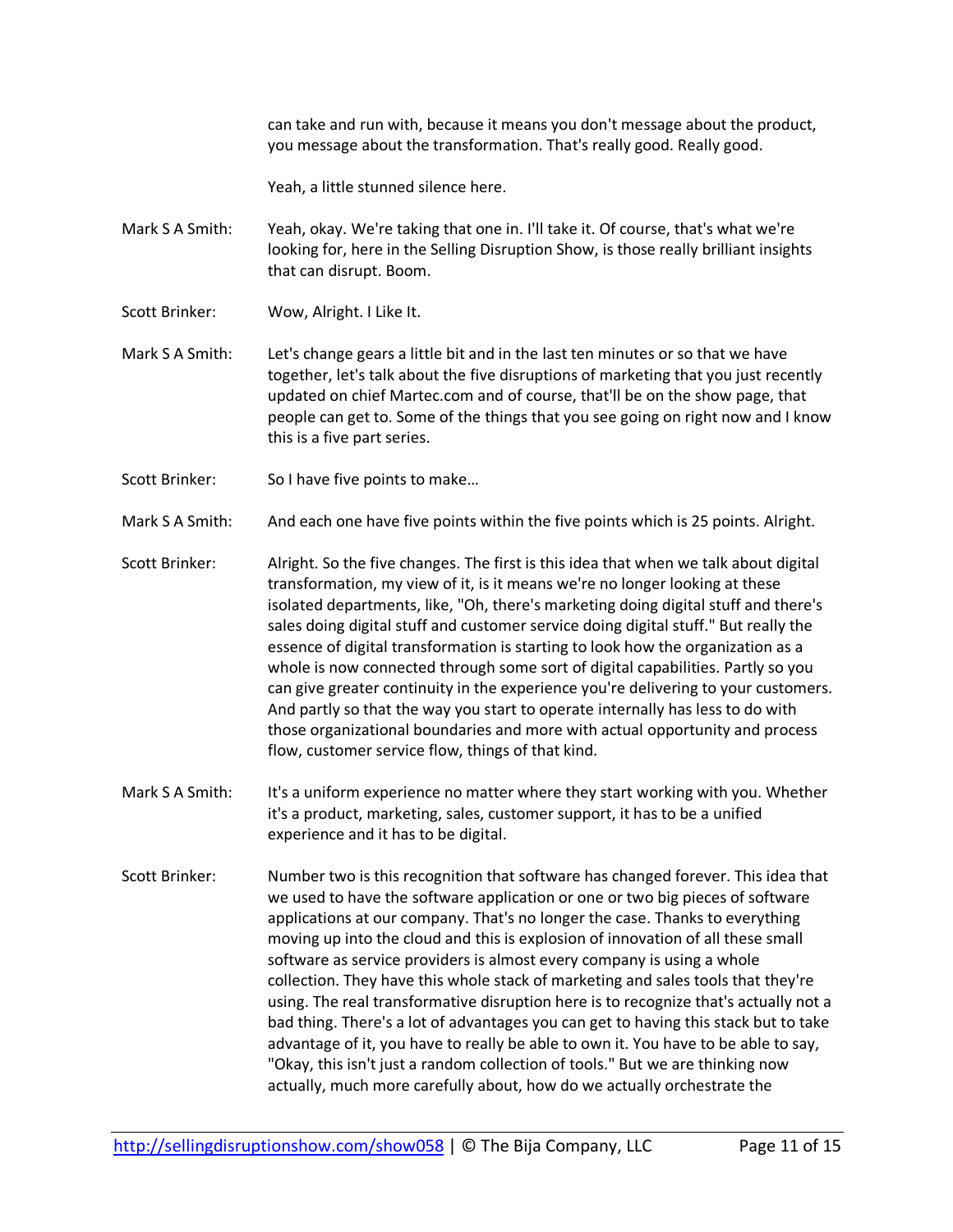different tools with the right tool for the right job but we have some sort of fabric.

Whether it's through a core platform or systems of record or there's these things called innovation platforms that are service tools like Zapier need to be able to use these so that on one hand I get the benefit of this incredibly array of innovation. But at the same time, I'm also providing some sort of coherence and orchestration and organization to those set of tools.

- Mark S A Smith: Right on. I'm absolutely in line with you. I see us in the world of orchestration, not architecture. And the reason why is we are showing how people conduct a business together across multiple platforms and while the old marketing pitch was one throat to choke and I sold that story many times working for HP both as a contractor and as an employee. But today, that doesn't sell. What sells is, "Plays well with others."
- Scott Brinker: Well said.
- Mark S A Smith: That's it. You and I are absolutely on the same page. It's the only way we can make money going forward.
- Scott Brinker: Alright. So the third disruption is about a very different kind of competition that companies are facing. Most competition that we're used to thinking of is called horizontal competition. So it means, for instance, if I'm at a hub spot, so we sell this platform for marketing automation and CRM, our horizontal competitors are companies like Sales Floors or Mail Chimp or Marketa or folks like that. We're used to thinking of those kinds of competitors but actually in the digital world, lives a very interesting kind of competition called vertical competition, which we can look at is, if you imagine the distance between the marketer and the consumer in the digital world, there's actually a lot of intermediaries that go across there. So there's the marketing software to manage those interactions but then very often, we're also having to go through mediated services. Facebook and Google and LinkedIn and Twitter. They have their own set of rules, we call them wall gardens. They have a lot of control, lot of power.

But then you even go further down and the particular software that consumers are using, like their choice of smartphone and the apps they have, have they installed an ad blocker on their browser? If they're using a device like Alexa from Amazon, okay, this all of a sudden becomes this exclusive touch point, if you're accessing those particular consumers, in that context. When we think about competition between Hub Spot and Sales Floor and Marketo, that's one set of dynamics but what's really intriguing to many is the competition between companies like Sales Force and Facebook and who's running the ad blocker and does Amazon Alexa have access to a set of commerce transactions that Facebook doesn't. You look across that vertical channel, so it's interesting for two reasons.

One it's interesting because just anyone who's doing marketing, you have to think very carefully about who you're working with and the power there. But I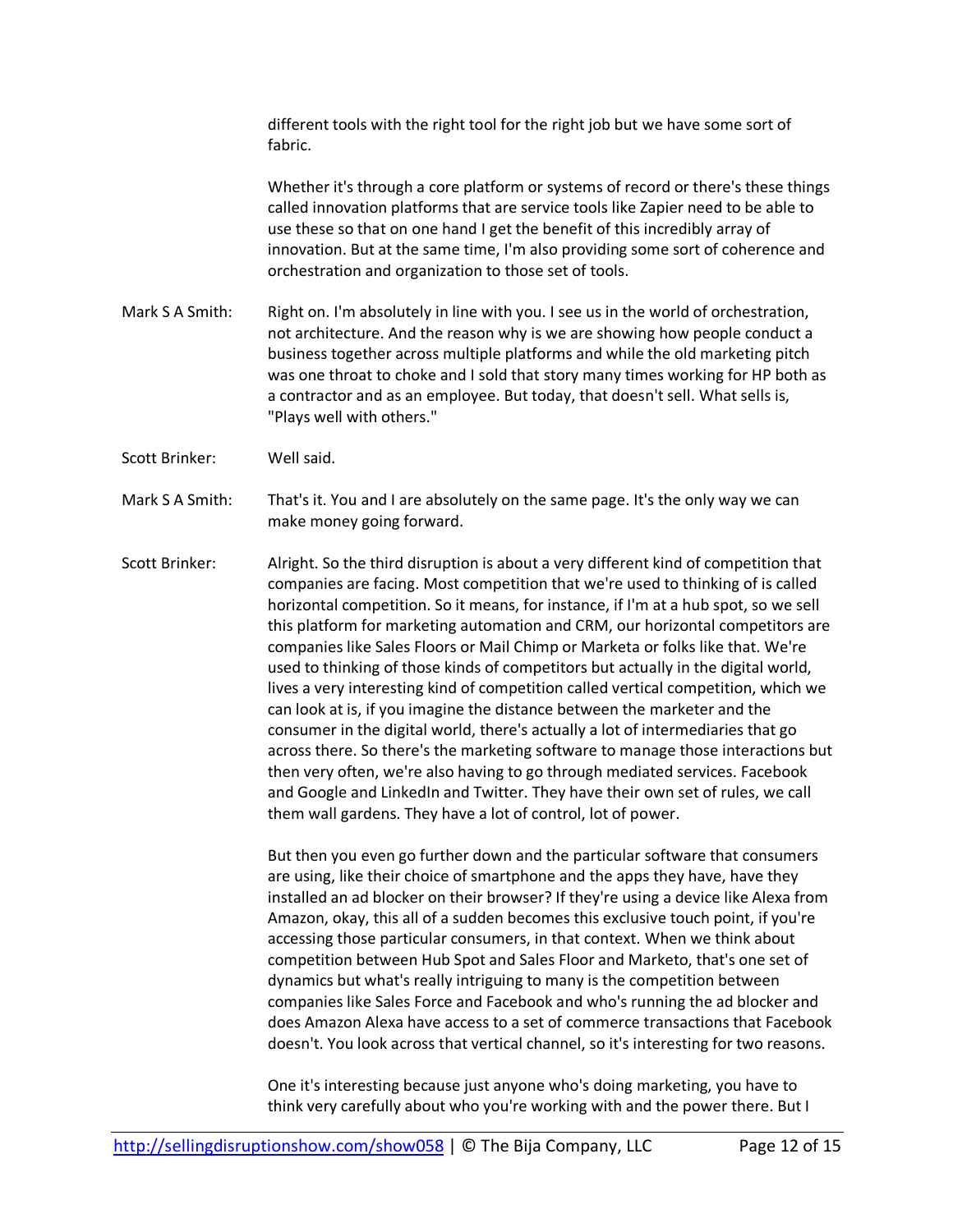would argue as the world becomes more and more digital, frankly, every business needs to think carefully about, "Hey, am I in danger of having someone compete with me, not just as a classic, horizontal competitor but someone who's able to get in between me and my customer in a way that all of the sudden gives them influence and power and share of the pie that can have a really deleterious effect on my relationship with my audience."

Mark S A Smith: Right, and that's a moving target in the world of marketing. Back in the days when we were able to do fax blasts and then policy came that we could no longer do fax blasts. And then voicemail created a barrier. And then, cell phones because we couldn't call a cell phone without permission. And so this has been going on for decades. Probably a whole lot longer than that and then the digital transformational era, it's even more complex. And so this concept of the vertical competition is a critical component. Thank you for explaining that so lucidly to my listener and right now my listener is probably scratching their head going, "Oh, boy, I really hadn't thought about that."

Scott Brinker: It's a bit of mind bender but when you start to see it, your eyes definitely open up wide.

> Alright, so the fourth one, pretty short but incredibly powerful. It's this idea of digital everything. That when we talked about digital, we used to mean the web. Alright, well there's the web and the email. And then there's web and then email and social. And then mobile. And now we've got voice devices and wearables and smart TVs and Internet of Things and VR and the list is exploding. Again, this goes back to exponential changes in technology.

And so, we can no longer as senior marketers, just think about the individual touch points. We have to start to craft both our capabilities and our strategy around the idea that there's practical purposes and an infinite number of new kinds of touch points that are gonna keep coming up and we need to have some sort of way of orchestrating it across all of them.

- Mark S A Smith: Right. And so you just have to think about how that works. Think about how today's customer and tomorrow's customer are going to be influenced and have that within your scope.
- Scott Brinker: And the fifth disruption is we can't have a talk about disruption, without bringing this one up, artificial intelligence.
- Mark S A Smith: That's right.
- Scott Brinker: And the thing that I really try to drive home to people when they're thinking about artificial intelligence and how do they really prepare for this. How do they take advantage of it? In my opinion, it's not really about the intelligence in the sense of the particular algorithms that you're using for machine learning. There's value to those things but the truth is, most machine learning algorithms are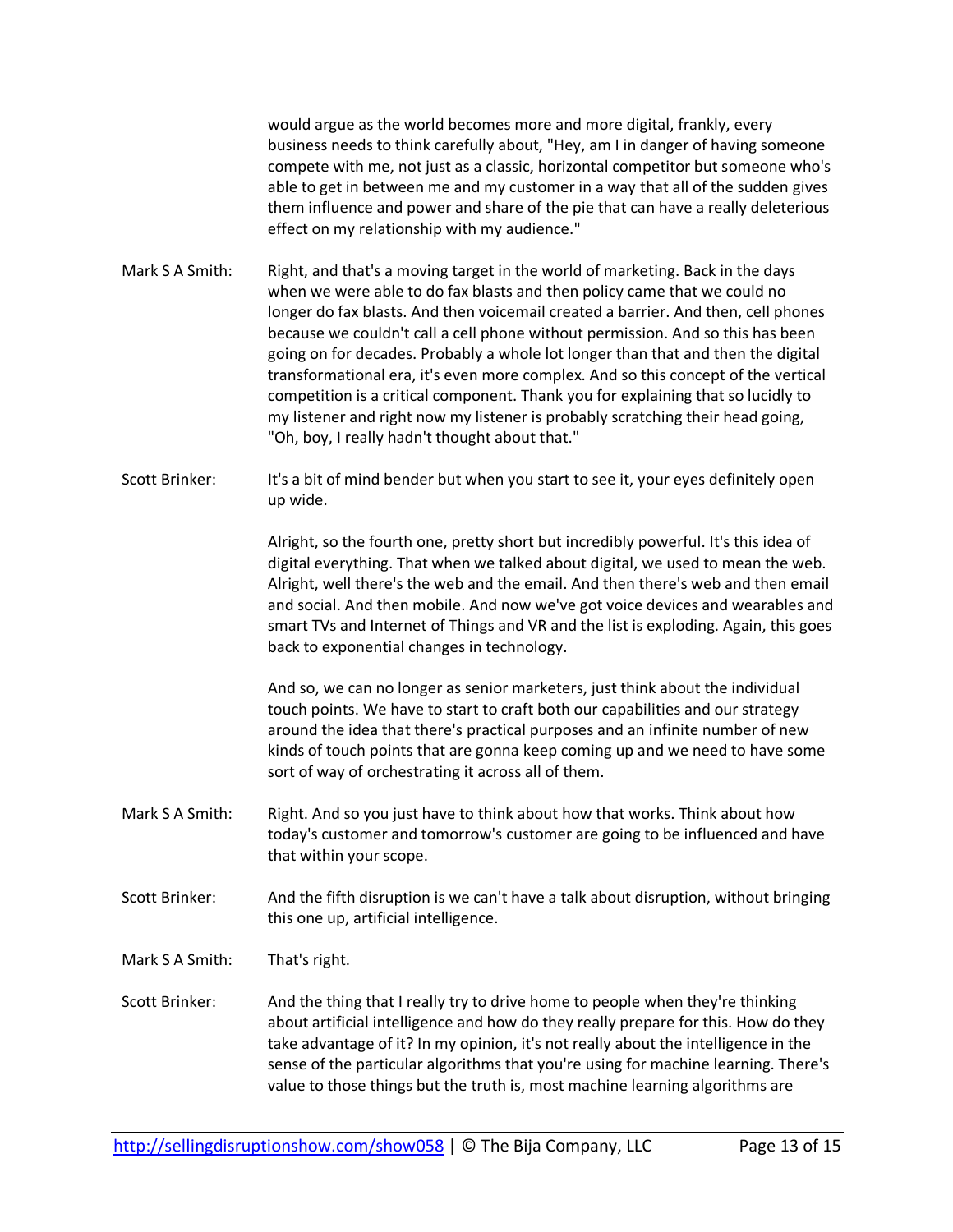available open source. You can rent them in the cloud through Google, Amazon, Microsoft.

So where's the competitive advantage? The competitive advantage comes down to the data that you are feeding these algorithms. The most valuable thing you can do for your business to prepare for having the capabilities of artificial intelligence, is first of all to get really clear on what is going to be the unique data for our business. The data that we're gonna have that our competitors aren't.

And the second thing is to, wow, make sure that data is good quality because quite frankly a lot of data when we were in this whole big data movement five years ago or so here, we collected a whole ton of data. But the quality of it, who knows. And I think that's something that we really have to start to get a lot smarter about because these machine learning algorithms, they're not magic. They're math and they're statistical algorithms. They will give you the results, based on the data you feed into them. So if you feed them poor date, you're gonna get poor results out of it.

Mark S A Smith: You're gonna have a moron for an AI, that's for sure.

The last I heard, is it takes about 70,000 experiences for an AI algorithm to get really good.

- Scott Brinker: I can believe that. But here's the thing, this is why this is so fascinating, this guy Allister Crawl, I was reading an article of his last year, and he was like, "Okay, the fact that this AI just beat a bunch of folks playing chess, that isn't really surprising anymore. What's surprising is the way the AI beat them, is the AI was able to simulate and play out something like 4 billion games in a period of 4 hours." The scope of computing power here, it is that exponential change and it's really hard for us to appreciate just how smart these algorithms, given the right data and given that computing power can be. Not because they're really that smart, they're just operating, they're trying every single possibly variation to find their right, optimal spots. And they can do it at a rate that we were never able to do in the past.
- Mark S A Smith: It can handle a wide range of complexity and explore an enormous range of potential outcomes and that's what's going to drive AI's ability to explore options that we have a hard time keeping up with. So one of the ways that organizations can keep up with Martec's Law is through AI. Where the AI will assist us in making better choices by alerting us to information that we didn't know what available before.

Scott Brinker: Yes. I agree with that.

Mark S A Smith: There's a positive side and a negative side, fundamentally. If I can teach you how to do it in five minutes, AI will take that shot away from you. And on the other side, if you're really good at being creative and looking in the future, it's the psychology more than the technology that limits what can be adopted.